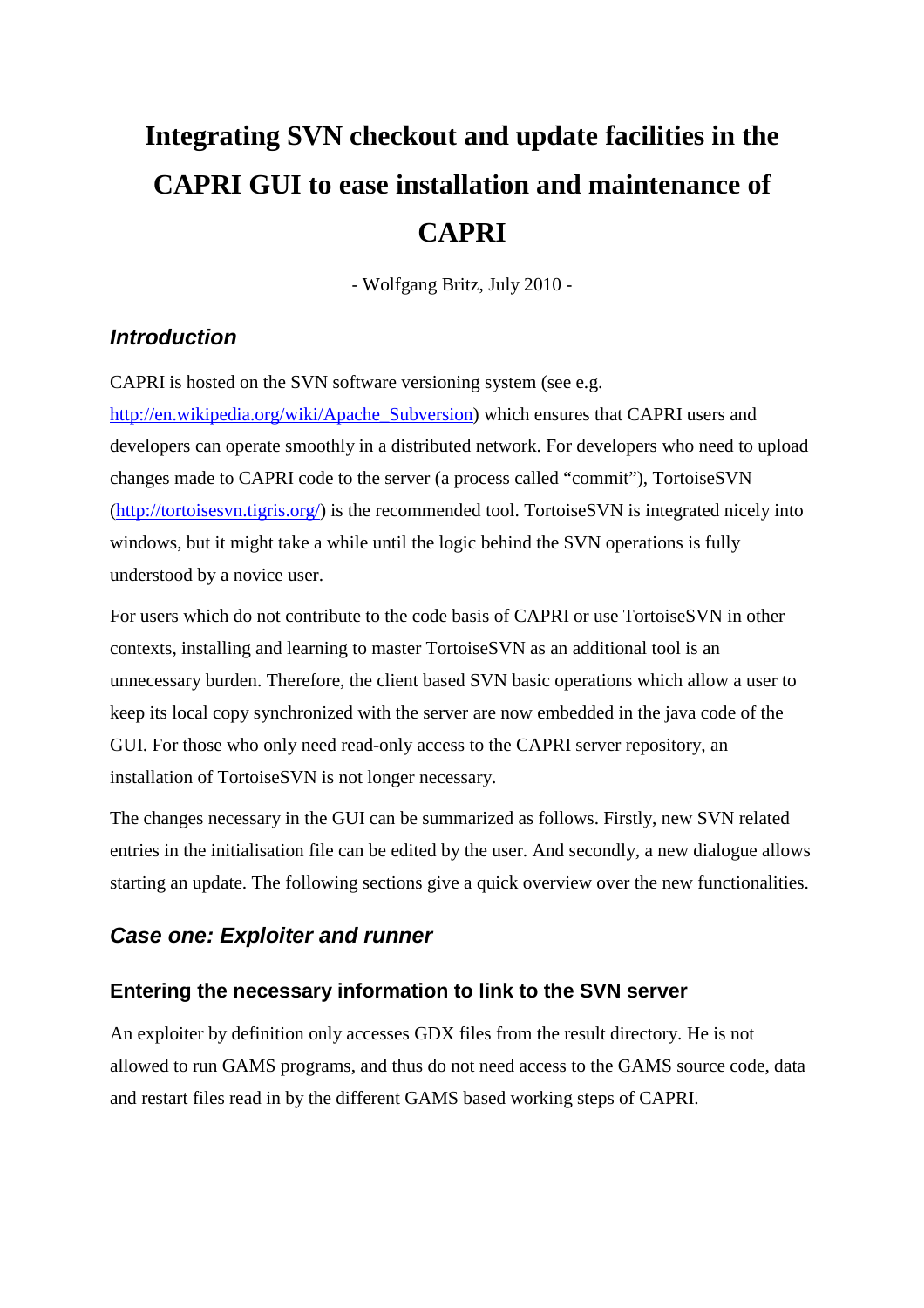Accordingly, in order to work with SVN, only three pieces of information have to be entered



under "Settings / Edit Settings" | Parmove task specific settings in the SVN tab:

- The SVN user id
- The SVN password
- The url of the result directory

The first two fields are not visible, and the related entries in the ini file are encrypted. The last entry can be set to a specific branch relating e.g. to a training session. That allows for CAPRI "mini installations". These mini installations do not need to be distributed as SVN installations as the SVN interface in the GUI will also allow to checkout over existing subdirectories and files. That ensures some additional safety regarding access information to sensible branches of the server – a bystander cannot read the user id and password. But users should always place local copies of such branches including the directory from which the GUI is started on secured parts of their file system.

The local directory for the GUI is simply taken from the start directory of the GUI; whereas the SVN address for the GUI is stored in the "default.ini" file.

| iild database      |                     | <b>Base year</b>       |                                                       | 2004                           |  |  |
|--------------------|---------------------|------------------------|-------------------------------------------------------|--------------------------------|--|--|
| enerate baseline   |                     | <b>Simulation year</b> |                                                       | 2020                           |  |  |
| un scenario        |                     |                        |                                                       | EU027<br>EU025                 |  |  |
|                    | ploit gdx 3 Option  |                        |                                                       | FUO15<br>$\square$ D $\square$ |  |  |
|                    | Option <sup>-</sup> |                        |                                                       |                                |  |  |
|                    |                     |                        | User Settings CAPRI System Settings SVN Other options |                                |  |  |
|                    | SVN user id         |                        |                                                       |                                |  |  |
| selection-         | SVN password        |                        |                                                       |                                |  |  |
| <b>ownscale</b>    | SVN URL for results |                        | https://svn1.agp.uni-bonn.de/svn/old/trunk/results    |                                |  |  |
| <b>sploit</b> scen |                     |                        | Save in capri.ini                                     |                                |  |  |
|                    |                     | <b>Scenario 5</b>      |                                                       |                                |  |  |
|                    |                     |                        |                                                       | show results<br>show meta data |  |  |
|                    |                     |                        |                                                       |                                |  |  |

The runner can enter the additional SVN urls relating to the different sub-directories of a CAPRI installation. That should give some flexibility when working with branches on the server: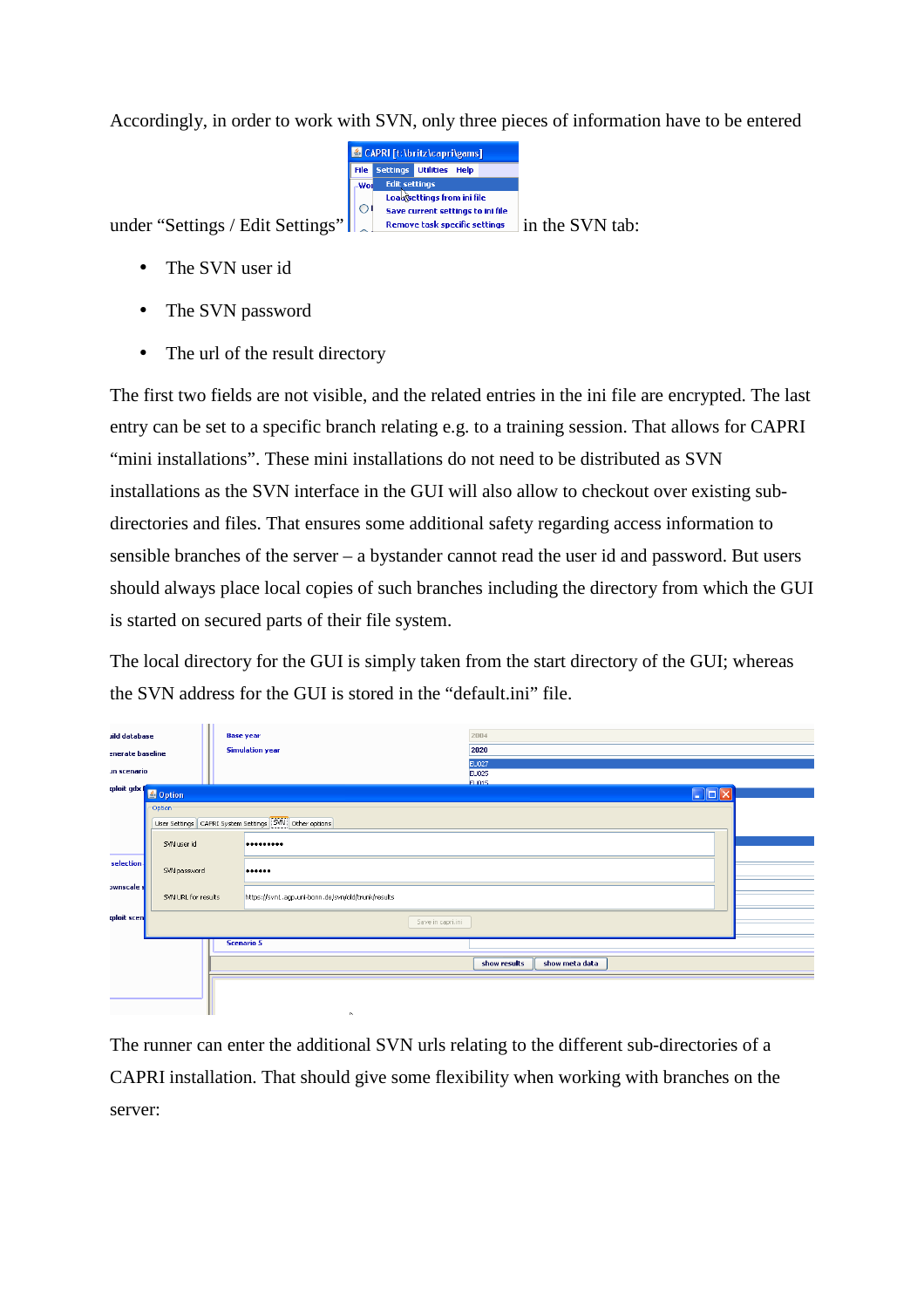| <b>图 Option</b>                                                           |                                                |  |  |  |  |  |
|---------------------------------------------------------------------------|------------------------------------------------|--|--|--|--|--|
| Option <sup>®</sup><br>User Settings   CAPRI System Settings   GAMS       | SVN<br>Other options                           |  |  |  |  |  |
| SVN user id                                                               |                                                |  |  |  |  |  |
| SVN password                                                              |                                                |  |  |  |  |  |
| https://svn1.agp.uni-bonn.de/svn/old/trunk/gams<br>SVN URL for Gams       |                                                |  |  |  |  |  |
| https://svn1.agp.uni-bonn.de/svn/old/trunk/results<br>SVN URL for results |                                                |  |  |  |  |  |
| https://svn1.agp.uni-bonn.de/svn/old/trunk/restart<br>SVN URL for restart |                                                |  |  |  |  |  |
| SVN URL for data                                                          | https://svn1.agp.uni-bonn.de/svn/old/trunk/dat |  |  |  |  |  |
|                                                                           |                                                |  |  |  |  |  |
|                                                                           | Save in T:\britz\CAPRI\GUI\capri.ini<br>R      |  |  |  |  |  |

## **Performing an update**

The second functionality for an exploiter (and runner) is to update all directories with the

| pritz\capri\gams] |                                      |  |  |  |  |  |  |  |
|-------------------|--------------------------------------|--|--|--|--|--|--|--|
|                   | <b>Utilities</b> Help                |  |  |  |  |  |  |  |
|                   | <b>SVN</b> update                    |  |  |  |  |  |  |  |
|                   | Gent ate GUI geometry from shapefile |  |  |  |  |  |  |  |

menu item "Utilities / SVN update" <sup>is</sup> Edit table definitions . An update will download

updated versions of files into hidden directories, and, if the related files in the local working copy has not been modified, will also replaced the local files.

Choosing that menu item will open a dialogue with just one button termed "update" and an area into which messages from the SVN updates / checkouts are reported:

| 圖             | H                       |
|---------------|-------------------------|
| -SVN settings | 仔                       |
|               | $\overline{\mathbf{v}}$ |
|               |                         |
|               |                         |
|               |                         |
|               |                         |
|               |                         |
|               |                         |
|               |                         |
|               | $\checkmark$            |
|               | Update                  |

Pressing the "update" bottom will trigger an. Possible conflicts, merges etc. are shown in the reporting area: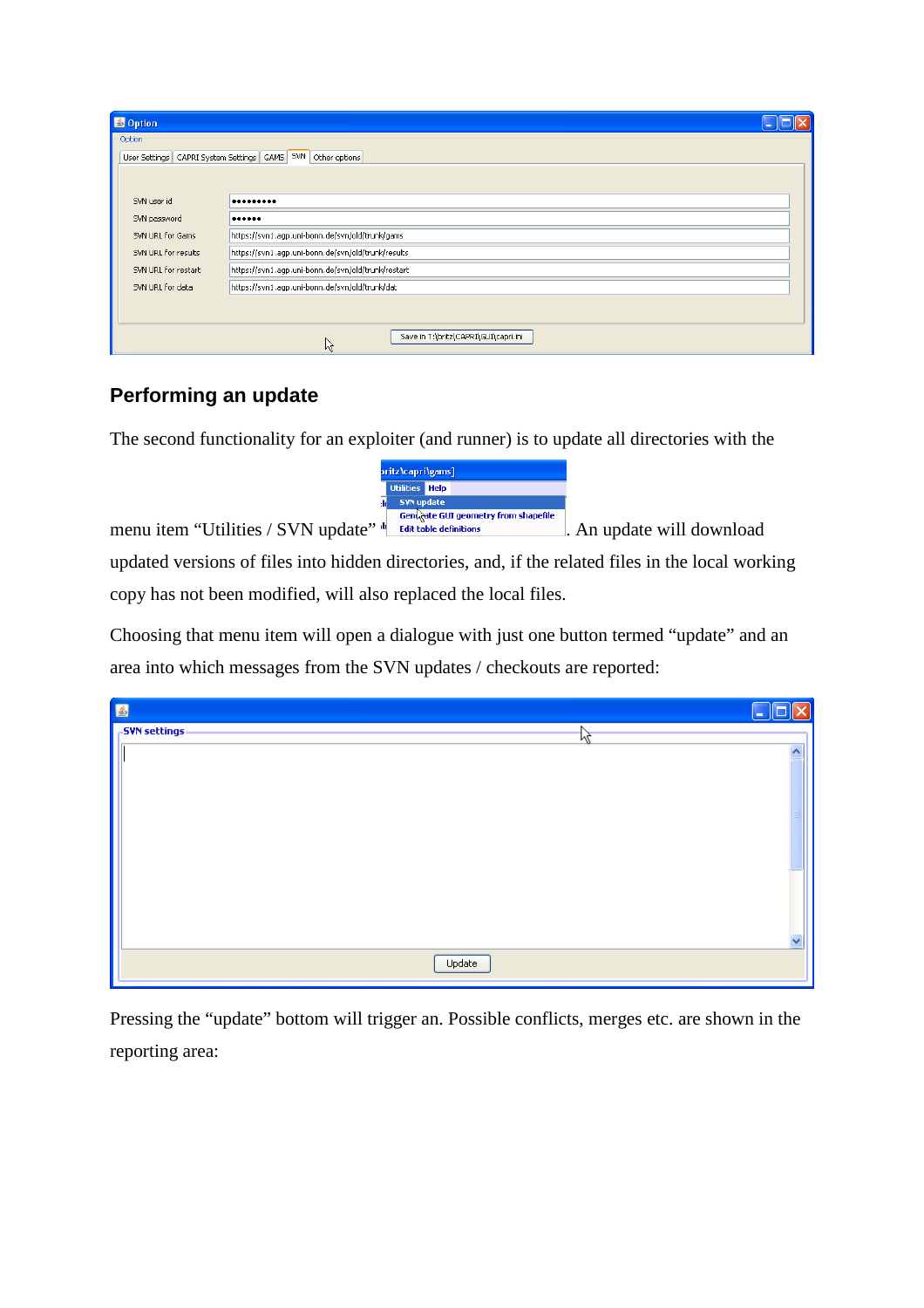| Update for t:\britz\capri\qui completed at revision 5310      |  |
|---------------------------------------------------------------|--|
| I<br>Files/sub-directories updated : t:\britz\capri\results   |  |
| Update for t:\britz\capri\results completed at revision 5310  |  |
| Update for t:\britz\capri\dat completed at revision 5310      |  |
| t:\britz\capri\restart\fert\fert FR.gdx<br>Skipped            |  |
| Files/sub-directories updated : t:\britz\capri\restart\fert   |  |
| t:\britz\capri\restart\inputs\LAB_EXPTVAL.GDX<br>Skipped      |  |
| Files/sub-directories updated : t:\britz\capri\restart\inputs |  |
| Files/sub-directories updated : t:\britz\capri\restart        |  |
| 2 files were skipped (probable conflicts)                     |  |
| Update for t:\britz\capri\restart completed at revision 5310  |  |
| Update for t:\britz\capri\gams completed at revision 5310     |  |
| Update                                                        |  |

If the directory is not yet under version control, the GUI will perform a checkout instead, i.e. setting up the first installation of the hidden copies from the server. Before an update, a "clean-up" operation will remove any possible local locks related to earlier unsuccessful SVN operations. That should ensure that in most cases smooth updates as long as an internet connection is available, and avoid some of the more tricky problems TortoiseSVN users might face.

#### **Case two: Administrator**

An administrator can enter the same SVN directories as a runner, but can trigger updates for the different parts separately:

| 圖                                                                            | ÷                       |
|------------------------------------------------------------------------------|-------------------------|
| <b>SVN</b> settings<br>N                                                     |                         |
| 烃                                                                            | $\overline{\mathbf{v}}$ |
|                                                                              |                         |
|                                                                              |                         |
|                                                                              |                         |
|                                                                              |                         |
|                                                                              |                         |
|                                                                              |                         |
|                                                                              |                         |
|                                                                              | $\overline{\mathbf{v}}$ |
| Update results<br>Update GAMS<br>Update restart<br>Update data<br>Update GUI |                         |
|                                                                              |                         |

## *Usage for installation purposes*

Since quite a while the CAPRI network discusses how installations specifically for training sessions can be organized more easily. The newly embedded SVN functionalities in the GUI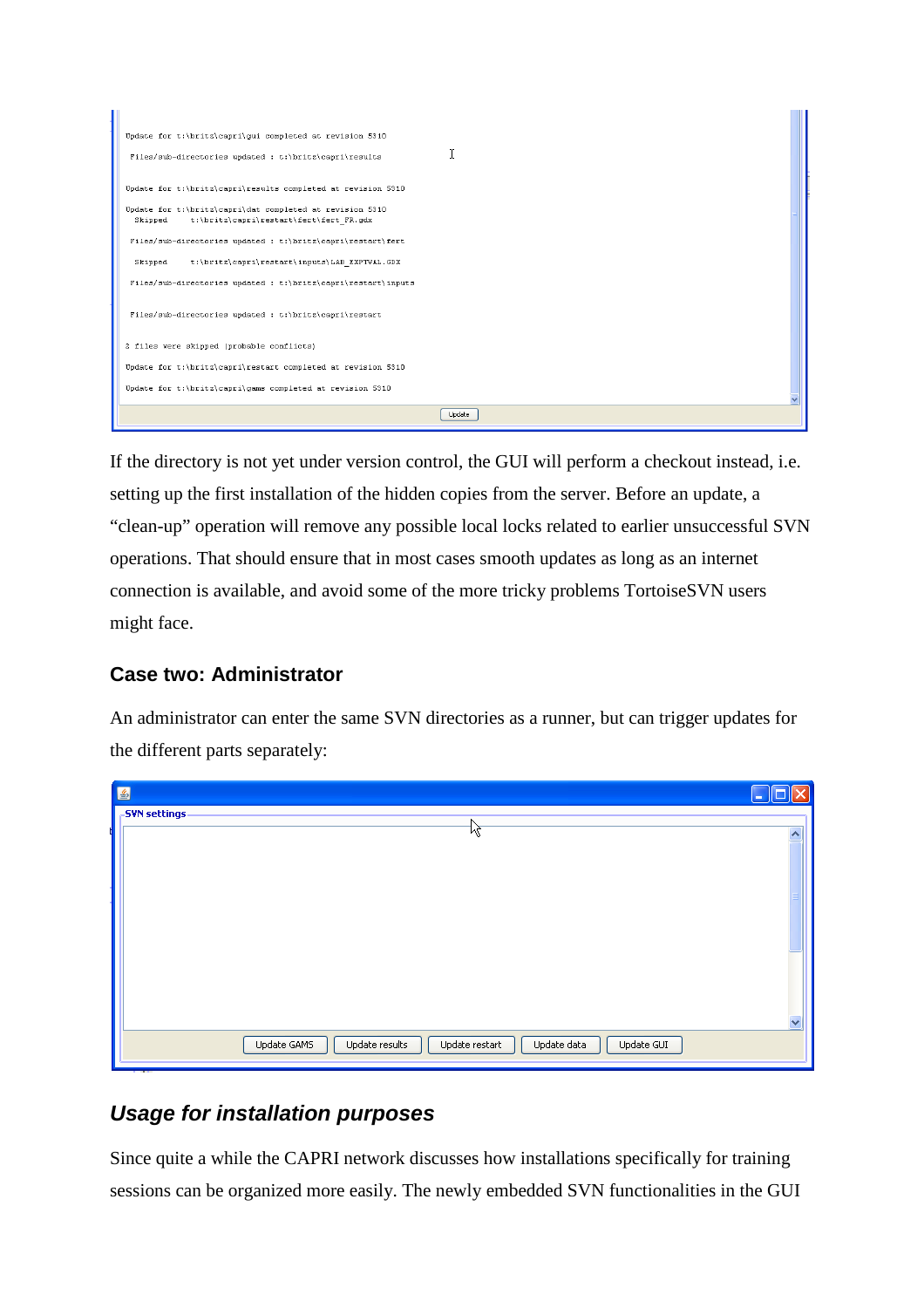should ease that task somewhat, specifically in cases where only exploitation functionalities are asked for.

The installation of CAPRI based on the new functionality is relatively straightforward. As before, a JAVA run time engine must be installed for the GUI to run. For an exploiter, only a minimum GUI installation (e.g. without the large geometries for the 1x 1 km layer) and the necessary results files to view can then be copied to a local directory. At first start, the user must then only enter where the results had been copied to (if the result files are not parallel to the GUI) and save the information to his new *CAPRI.INI* file.

| <mark>名</mark> CAPRI [\capri\gams]                     |                                          |                               |                                                                                                    |                                         | $\Box$ o $\times$ |
|--------------------------------------------------------|------------------------------------------|-------------------------------|----------------------------------------------------------------------------------------------------|-----------------------------------------|-------------------|
| File Options Version control Help                      |                                          |                               |                                                                                                    |                                         |                   |
| Work step selection                                    |                                          | Set XML table definition file | □ Use table definitions from : null ■ Sort code lists ■ Show dialog to link GDX dimensions to sets |                                         |                   |
| ⊙ Exploit gdx files                                    |                                          |                               |                                                                                                    |                                         |                   |
|                                                        | -List of tables loaded from GDX file(s). | <b>Nachricht</b><br>Œ         | Result directory '\capri\results' does not exist.<br>OK                                            | $\overline{\mathsf{x}}$<br>$\mathbb{A}$ |                   |
|                                                        |                                          |                               |                                                                                                    |                                         |                   |
|                                                        |                                          |                               | Load gdx file                                                                                      | Load selected tables(s)                 |                   |
| CAPRI GUI Version 2.0, March 2009 Ini file : capri.ini |                                          | User name:                    | User type : exploiter                                                                              |                                         |                   |

The interface is set-up such that only the results of those work steps are visible where result files are found. For a training session concentrating on analysing scenarios, only those result files can be distributed. An installation with four scenarios at NUTS2 level plus all the necessary GUI files will require under 100 MByte disk space.